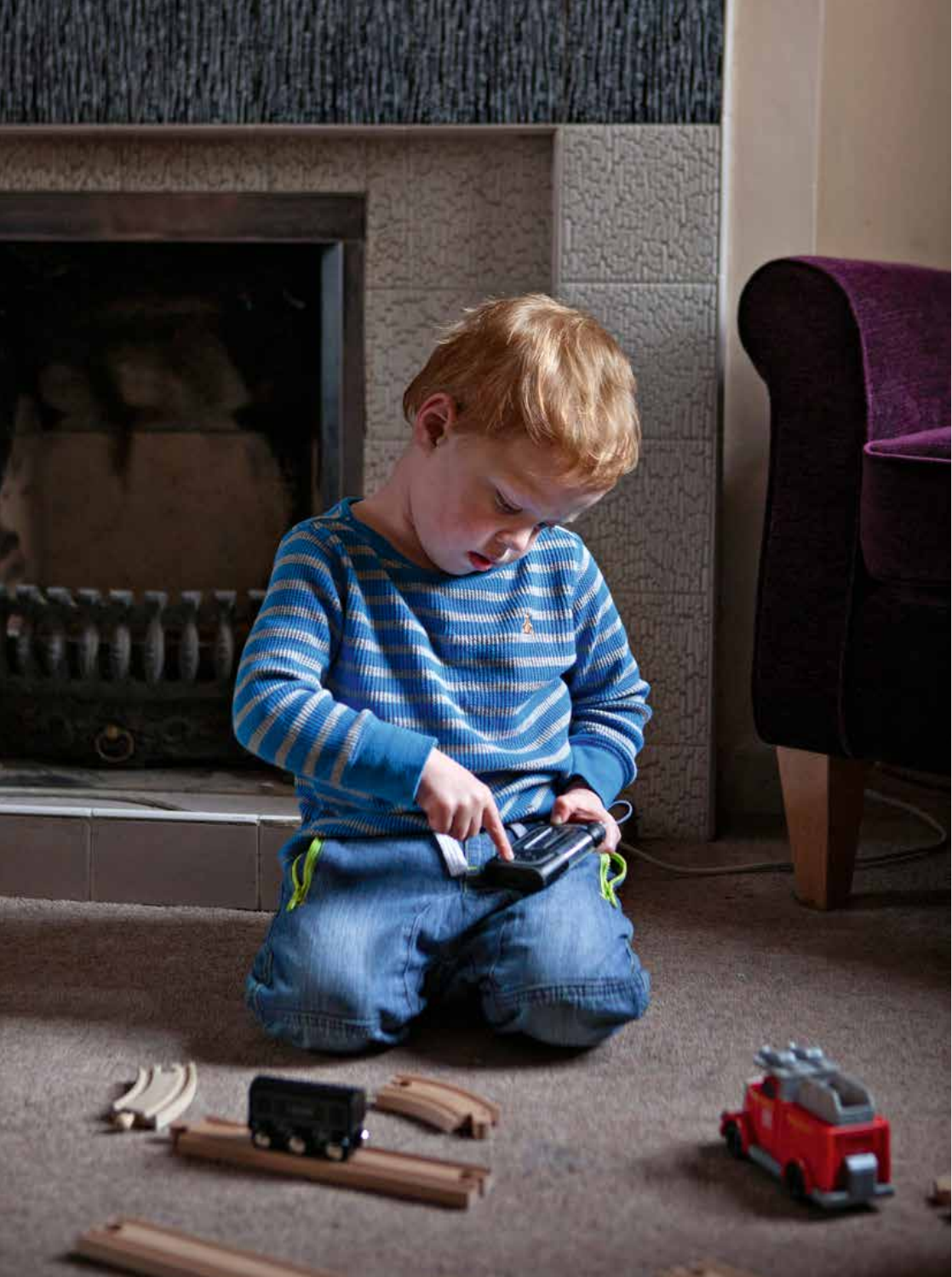## "Every day you're left thinking, 'Did I damage him today?"

Type 1 diabetes is a lifelong and potentially lethal affliction that has reached epidemic proportions. It is incredibly difficult to manage — young sufferers and their families tell their moving stories. Report by *Caroline Scott*

## **welcome respite**

**James Gilson, 3, plays calmly at home — but when his blood sugar level soars, he becomes angry and** 

s your children scoff their body-<br>weight in chocolate coins at 5am ne<br>Friday morning, followed by half a weight in chocolate coins at 5am next selection box and that massive tube of festive pink Smarties (it's Christmas! Who's counting?), spare a thought for the parents of children with type 1 diabetes. For them the Christmas weekend will pass in a feverish blur of carbohydrate-to-insulin calculations.

You need to be an Olympian mathematician to keep up with Christmas grazing. The traditional lunch is carb-heavy, especially when you factor in pudding. But what if you've injected your three-year-old with the correct amount of insulin, then find he's much too excited to sit down and eat? Suddenly you're chasing him round the table trying to force-feed him juice or honey to correct the dose. And then you need to test again — another injection — to see if his blood sugars are back into normal range.

James Gilson was diagnosed with type 1 diabetes 18 months ago. At 20 months old his pancreas stopped producing insulin — and the grief is still raw. James proffers a minute finger so his mum can test his blood for sugars with a small digital device. And then we test mine: it's a small puncture, but it hurts — and it goes on hurting for a while. James isn't fussed. He does this 15 times a day and often more — a simple virus or the excitement of opening his stocking will send his blood glucose rocketing. A fine needle pierces the skin just above his nappy and this

is connected via a loop of plastic tubing to his insulin pump.

When he starts charging round the table, Kate can't tell if he's showing off or if the sudden burst of manic activity means he's "high", so she tests again, then corrects his insulin by reprogramming the pump, and she does this throughout the day and night. In a child this small, the difference between a high or a "hypo" (when his blood sugar runs dangerously low) might be 0.1 of a unit of insulin.

All the children I've met with type 1 deal with its incessant demands with heart-rending bravery; the older ones outwardly anyway — with practiced indifference. But their sleep-shredded parents are less cool. Many use the word "rollercoaster" when they try to describe living with type 1 diabetes. Actually, it's like clinging to a rollercoaster by your fingertips while wrapping your head around A-level biology. You need nerves of steel and a brain capable of grasping complex algorithms because it requires constant — at this age hourly — calculations and decisions about how much insulin to deliver with what carbohydrate ratio to keep blood glucose as close to its normal range as possible.

If that's not complex enough, external temperature, stress, illness, exercise and general excitement all affect blood glucose and need to be factored in. Whether children have a pump like James (the needle needs changing every 48 hours) or inject  $\mathbb{R}$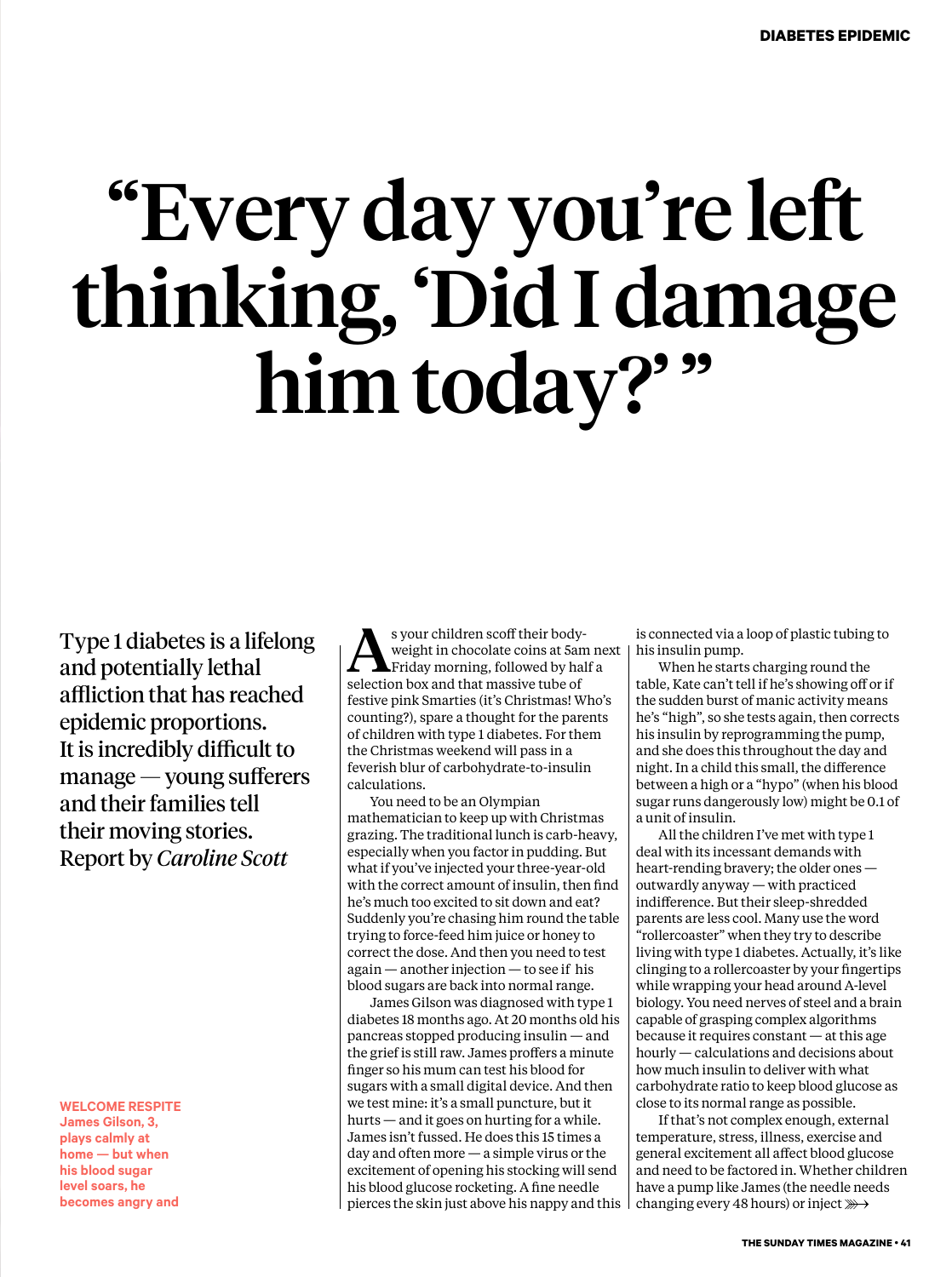# t/c

**takin g it steady Thanks to a new app, mumo Active, which monitors his blood-sugar levels, Angus Steed, 10, was back on his skateboard the day after he was first diagnosed**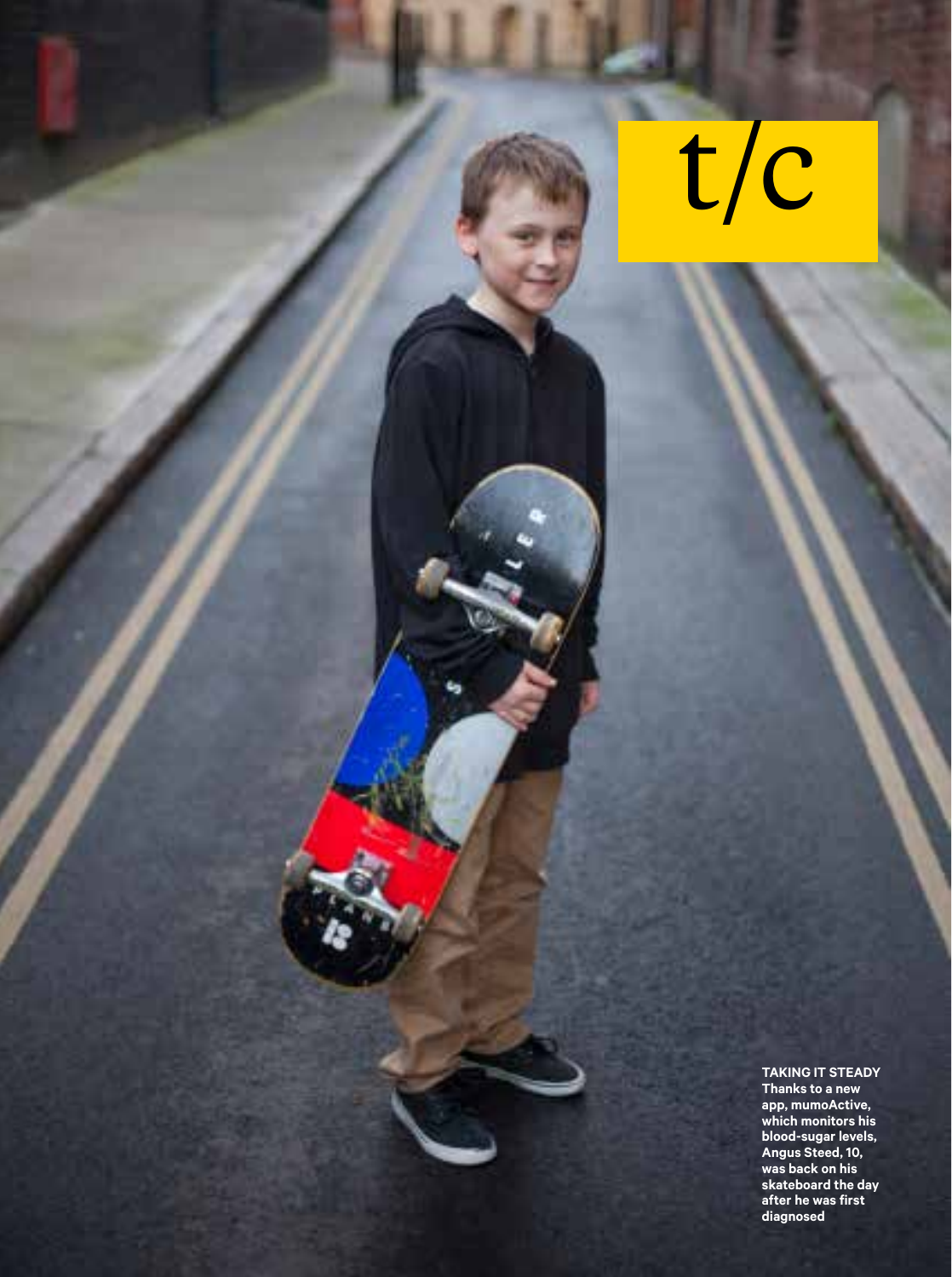themselves with a pen (up to five times a day), it's a frustratingly inexact science and, in a growing child, insanely difficult to get right.

Parents with type 1 children get used to wearily trotting out stock responses — then after a while, not bothering: "No, he isn't having a tantrum, his blood sugar is through the roof. And yes, he does look well doesn't he? But really, he's not…" When the body is regularly bathed in blood glucose at two or three times the normal rate, it damages the tissues, particularly the small blood vessels in the eyes, the kidneys and those that supply the nerves in the hands and feet. And all this damage goes on silently. You end the day surrounded by notebooks filled with tightly packed figures, trying out to work out why the insulin dose that worked yesterday, sent blood glucose soaring to dangerous levels today.

The number of children diagnosed<br>
with type 1 diabetes — that's the<br>
genetic variety of the disease, not the<br>
one counced by an unboattly dist with type 1 diabetes — that's the one caused by an unhealthy diet — has been increasing year-on-year across the world for the past 50 years, to the point where it has now reached epidemic proportions. Britain has the fifth-highest incidence — after Finland, Sardinia, Canada and Sweden. There are now around 29,000 children with type 1 diabetes in Britain, more than double those in France: 1,000 new cases were reported last year with the highest prevalence in Wales and the South West. Karen Addington, chief executive of the Juvenile Diabetes Research Fund, a charity which tirelessly fundraises to find a cure, describes type 1 diabetes as "a condition that is still one of Britain's best-kept secrets'.

For the past three years the biggest increase has been in toddlers; this year that increase has flattened out and an increasing number of teenagers have been diagnosed with type 1. No one knows the reason for the explosion in numbers or the patterning. It's too fast to be genetic, although about 10% of cases of type 1 diabetes have a family history of autoimmune disorders. The closest scientists have come to unraveling the cause is to link it to environmental factors, possibly better hygiene, which may interfere with the body's immune response.

And while the rise has gone hand in hand with a mega increase in incidence of type 2 diabetes (the one linked to obesity) there is no connection between the two. Our confusion and ignorance over this drives parents of type 1 children to distraction. Type 2 diabetes is closely related to diet and lifestyle and mirrors the rise in childhood obesity. Type 1 is an autoimmune disorder — the body's defence system mistakenly attacks the insulin-producing beta cells in the pancreas: without insulin, glucose can't enter the body's cells to be converted into energy. There have been a flurry of breakthroughs — particularly in stem-cell

**"You work so hard so your children can have the best in life and suddenly none of that matters"**

research — but for those dealing with the disease every day it remains a chronic, life-threatening, lifelong disability with no known cure.

The Gilsons knew next to nothing about type 1 before James was diagnosed. When he started to drink copiously — downing one bottle of water after another — their GP suggested a urine test the following day to check for sugars, but in the end, things moved too fast.

James became floppy and unresponsive and at bed time they rushed him to A&E in just his pyjamas and a nappy. "As soon as we arrived they did a blood test — his bloodglucose level was 44 (the normal level is between 4 and 6). The room immediately filled with people," says Kate. "I remember

asking the registrar: "Is he going to die? She said: "He's in a very bad way. I can't promise we can save him, but we're doing everything we can. It's just a very slow process."

The family was in hospital for three days. "From 9am to 5pm we saw doctors, nurses, a nutritionist and a psychologist. It was too much to take in — and I'm an accountant — if you're not numerical, you'd struggle." At home, everything was the same, but changed forever. "I heard the shop opening across the road, the dog barking, people going to work as usual and I thought: how can all this be going on when our life has fallen apart?" And on top of the sadness was a nagging guilt. "He could have died but he hadn't. We'd been lucky, so why couldn't I cope?"

The sofa is covered in scratch marks made by James when food has hit his system faster than the insulin and his blood sugar has soared sky high, making him angry and upset. During highs like this, he's punched his mum and smashed a window upstairs with a toy hammer. Conversely, if he's eaten something that is slowly absorbed, the insulin might work too fast, leaving him sleepy and disorientated. His baby sister, Clara, is oblivious for now to the impact of all this on her life. "When your plans to go out go horribly wrong all the time," says Kate. "After a while, you stop trying…"

When James goes down for his nap, Kate allows her guard to drop and tears stream down her face. Looking after him is so time consuming, she can't go back to work, so they struggle on Matthew's income from supply teaching. The financial as well as emotional strain is immense. <sup>>>>></sup>

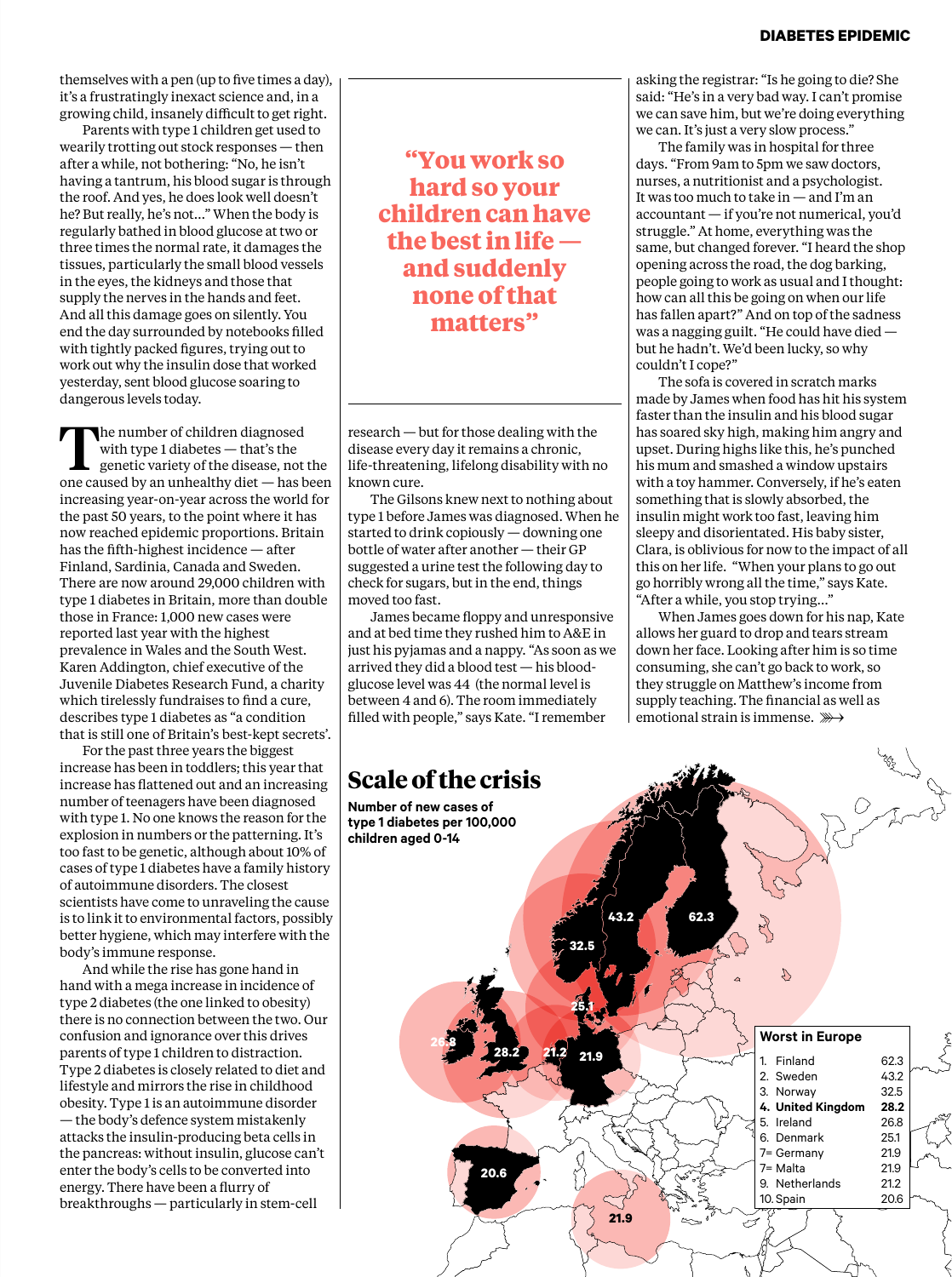## **diabetes epidemic**

"We did everything we could to be good parents. We analysed the research about what age to wean, we obsessed about when he should have gluten… You work so hard so your child can have the best life and suddenly none of that matters. People think the hardest thing about diabetes is jabbing him with needles, but it isn't. The worst thing is putting him through all this and still not managing to keep good blood-glucose levels. You do the very best you can, but at the end of almost every day you're left thinking: did I damage him today?"

This year, for the first time, the National Paediatric Diabetes Audit (NPDA) reported on the health of diabetic children in Britain and the findings are shocking. Dr Justin Warner, clinical lead for the NPDA, warns that there is a "worryingly high" number of British children and young people aged 12 and over showing early signs of serious complications. Twenty-seven per cent of young people over 12 with type 1 diabetes have high blood pressure associated with heart attack and stroke, over 14% have early signs of retinopathy, putting them at risk of blindness and over 7% excess protein in their urine, indicating future kidney disease. And while the percentage of children with excellent blood-glucose control has risen slightly from 15.8% to 18.4%, that really isn't saying much — in Germany and Austria 34% have excellent control — that still leaves the vast majority — more than 80% of children in the UK — struggling with poor control, with the greatest concentration among teenagers.

 Parents who have quickly become experts must learn just as fast to drop the reins when their children hit their teens. "I work with children of 4 or 5 who are furious about their diabetes and already beginning to resent the way it influences their relationships with their parents and their friends, and stops them doing things

**"Since the seizure, Mum fusses about me going out. We have screaming rows... I don't want her to run my life"**

they want to do," says Deborah Christie, consultant clinical psychologist at University College Hospital, London. "Diabetes interferes with every aspect of adolescent development: they talk about the burden of constantly having to think about it, of having to remember to do painful blood tests and give themselves injections, constantly being nagged, always being different."

mily Good, 17, was diagnosed four<br>tyears ago at 13. "We were on holidation with time and mum noticed the weill<br>lose that hirst the inequality less to years ago at 13. "We were on holiday at  $\blacktriangle$  the time and mum noticed the weight loss, the thirst, the incontinence. I lost a couple of stone within two weeks. She already knew what the diagnosis would be."

 "At first, I couldn't accept it," Emily says. "I was petrified of needles. I spent days crying. Because I was 13, the doctors handed control to me, and that scared me a lot because I didn't know what I was doing. For the first year, I kept breaking down. I thought: why me? There's no family history. And I still do that because whatever you do, you never know if you're going to get the level right. I hate having to eat loads of food



when I go low, even when I'm not hungry. I feel so fat, it's horrible."

 Hormones play havoc with diabetes control. And Emily's body still creates small, but unpredictable, amounts of insulin which sends her low — earlier this week, she had a seizure on her way to college — her blood glucose had dropped to 1.1. But she also has periods when it stays high — above 20 — for weeks at a time, no matter how much she corrects. At the moment — it's 1.30pm — her blood glucose is 13. "Some days I don't eat lunch till 3 or 4pm because I don't need it. Also, I tend to forget to give myself insulin," she says. "I just get on with life."

 Emily went through a phase of running her blood-glucose levels high so she didn't gain weight. "Then I realised the impact on my health, so I do try to keep them within normal range, it's just very hard.

 "Mum is not coping," she says. "She hasn't for a while. And since the seizure, she's been really bad. She fusses about me going out, whether I've eaten, when I'm going to eat again. We have screaming rows when we just yell at each other — I understand why she worries, but I don't want her to run my life." .

 The first year of Emily's A-levels didn't go well. "One teacher told me, 'You can't take your insulin in class, you're distracting everyone else.' It's not fair!" That teachers are not sensitive to the problem is a frequent complaint. Another child told me she had to keep her insulin kit, including her fingerpricker, in the school office, so she just stopped testing. Emily has dropped back a year and is studying for a City & Guilds diploma in animal management, which she really enjoys.

 "I saw a young girl the other day who said, 'I can't even put words to how much I *hate* diabetes..'" says Deborah Christie. "The effect of all this is that is that they'll ignore it, not do their blood tests, not do their injections and they get sick. The diabetes damages them and then they hate it even more. It's a vicious circle. And the longer you have poor control, the greater the risk of long-term damage."

 Yet bizarrely, there is no national mandate for standardised treatment; despite its prevalence, childhood diabetes appears to have completely fallen off NHS radar. "Fewer than one in five young people in the UK have adequate blood-glucose control — it is an absolute outrage," says Christie. "We don't have proper education for doctors, we don't have standardised guidelines for healthcare professionals… Diabetes isn't just biological, it's a bio-psycho social condition. it requires good state-of-the-art medical care and good education, which is provided in many European countries at a much better level than here."

 Both blood-glucose machines and insulin injections are getting better and faster, and there are apps to help people with